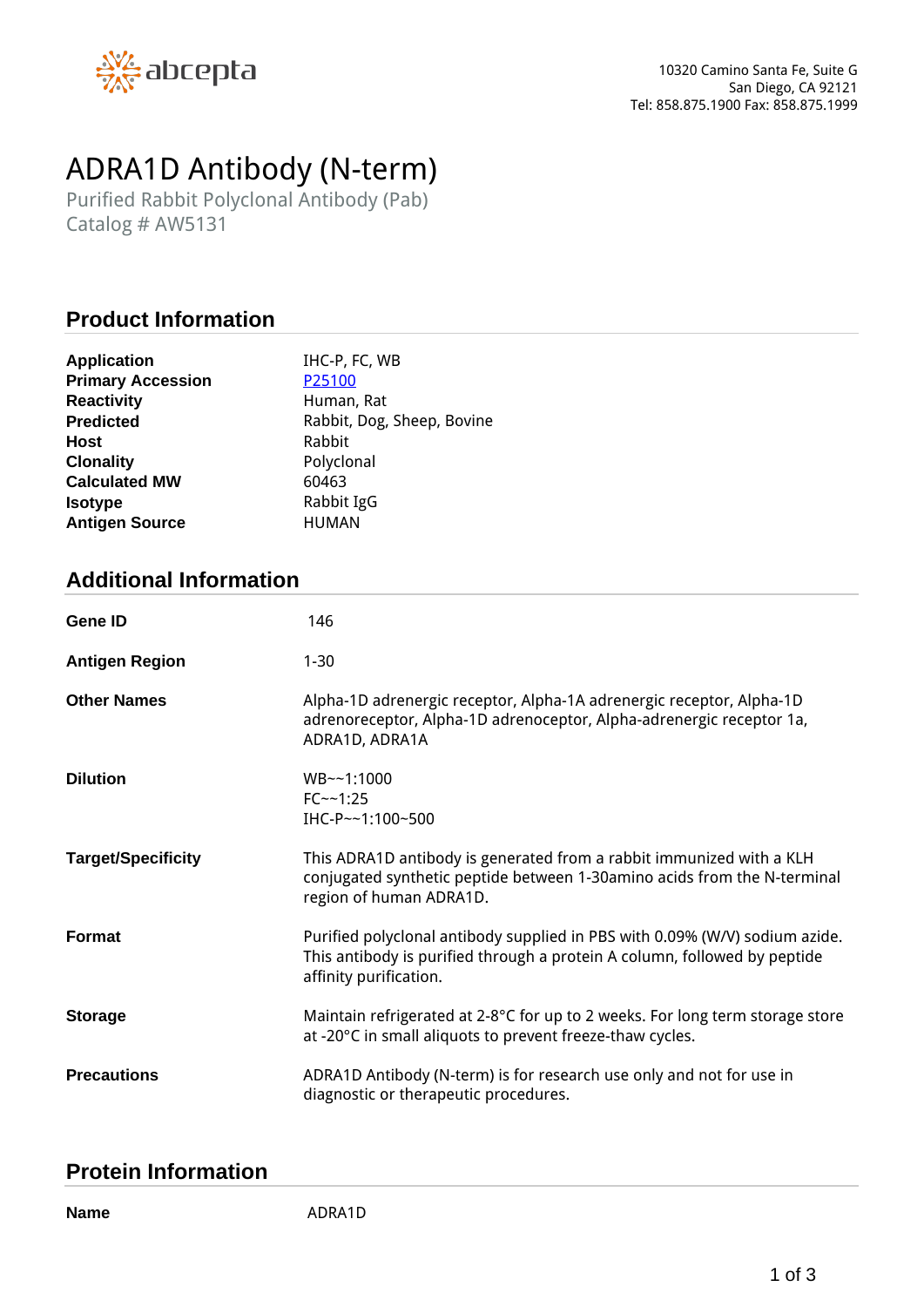| <b>Synonyms</b>          | ADRA1A                                                                                             |
|--------------------------|----------------------------------------------------------------------------------------------------|
| <b>Function</b>          | This alpha-adrenergic receptor mediates its effect through the influx of<br>extracellular calcium. |
| <b>Cellular Location</b> | Cell membrane; Multi-pass membrane protein.                                                        |

# **Background**

*This alpha-adrenergic receptor mediates its effect through the influx of extracellular calcium.*

# **References**

*Bruno J.F.,et al.Biochem. Biophys. Res. Commun. 179:1485-1490(1991). Forray C.,et al.Mol. Pharmacol. 45:703-708(1994). Schwinn D.A.,et al.J. Pharmacol. Exp. Ther. 272:134-142(1995). Weinberg D.H.,et al.Biochem. Biophys. Res. Commun. 201:1296-1304(1994). Esbenshade T.A.,et al.Mol. Pharmacol. 47:977-985(1995).*

#### **Images**



*Western blot analysis of lysates from A549 cell line,rat brain tissue,LNCaP,PC-3 cell line (from left to right), using ADRA1D Antibody (N-term)(Cat. #AW5131). AW5131 was diluted at 1:1000 at each lane. A goat anti-rabbit IgG H&L(HRP) at 1:10000 dilution was used as the secondary antibody.*



*Flow cytometric analysis of MCF-7 cells using ADRA1D Antibody (N-term)(green, Cat#AW5131) compared to an isotype control of rabbit IgG(blue). AW5131 was diluted at 1:25 dilution. An Alexa Fluor® 488 goat anti-rabbit lgG at 1:400 dilution was used as the secondary antibody.*

*Immunohistochemical analysis of paraffin-embedded H. kidney section using ADRA1D Antibody (N-term)(Cat#AW5131). AW5131 was diluted at 1:100 dilution. A peroxidase-conjugated goat anti-rabbit IgG at 1:400 dilution was used as the secondary antibody, followed by DAB staining.*